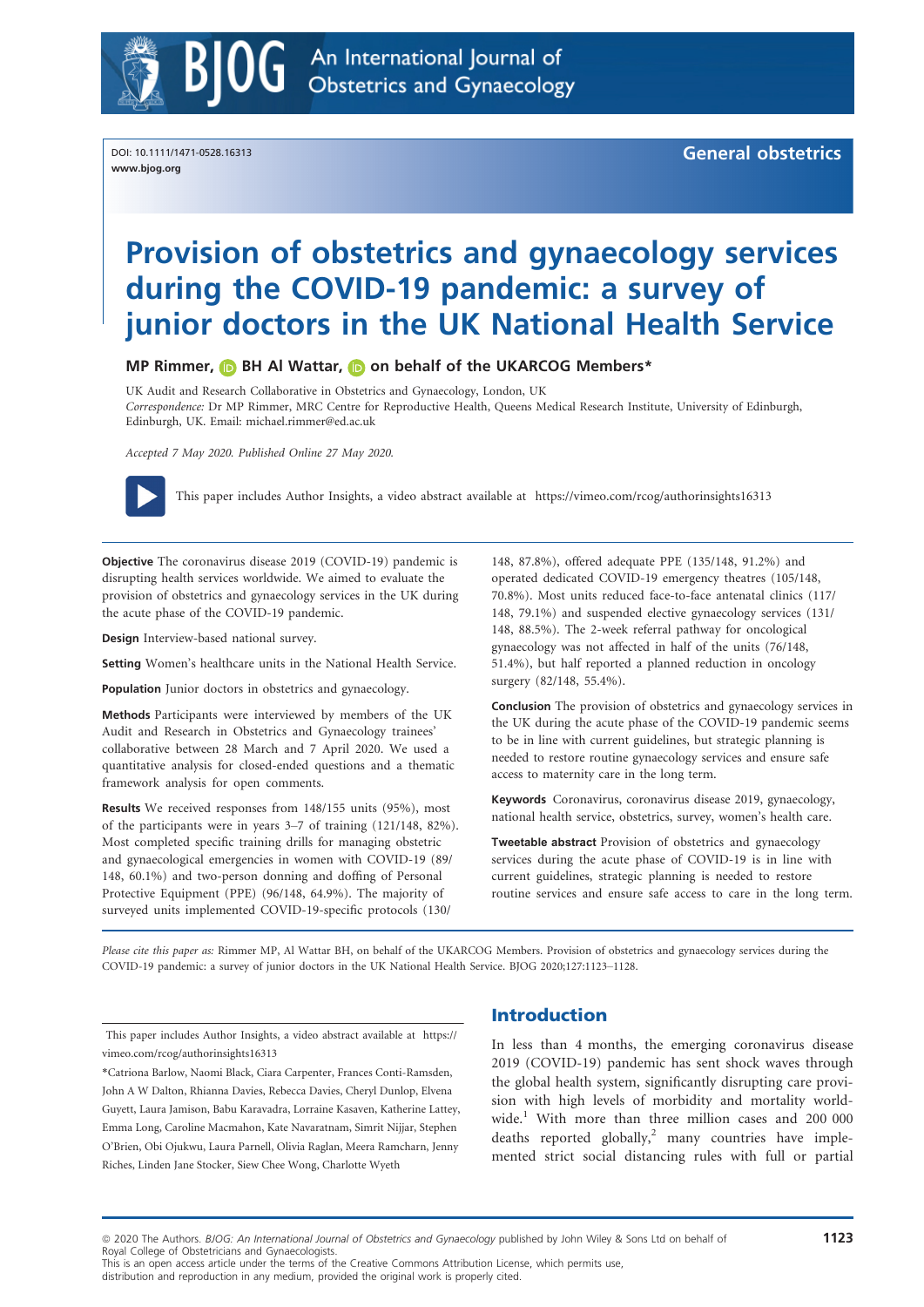## Rimmer et al.

lockdown. To meet the unprecedented demand for acute and intensive healthcare services, a rapid response is urgently needed to efficiently relocate resources, revise acute-care pathways and maintain the safety and wellbeing of healthcare professionals.<sup>3</sup>

In times of crisis, much morbidity arises from poor access to health services and depletion of valuable resources.4–<sup>6</sup> This is especially relevant to women's health where access to acute care is in continual demand.<sup>7</sup> Recently, both the Ebola virus  $(2014/15)^8$  and the 'swine flu' influenza A virus (2009)<sup>9</sup> epidemics had direct and indirect adverse effects on the wellbeing of women, leading to a significant increase in stillbirths and maternal mortality in affected communities. $10^{-13}$  Dealing with COVID-19 is particularly challenging because of its asymptomatic presentation and the high risk of transmission to healthcare professionals.<sup>14</sup> The worldwide shortage of personal protective equipment (PPE) has been a particular worry to healthcare professionals caring for affected patients at great personal risk.13 Poor logistical planning and the lack of rapid testing at the point of care have been a major worry for healthcare professionals in the UK National Health Service (NHS) facing this pandemic.<sup>15</sup>

Efficient assessment and feedback are key to refining the planned responses facing this pandemic and ensuring the safety of both the patients and their caring professionals. We aimed to provide a snapshot assessment of current service provision in obstetrics and gynaecology in the NHS by surveying junior doctors in all women's healthcare units in the UK.

## **Methods**

#### Design

We conducted an interview-based survey with junior doctors in obstetrics and gynaecology across all training units in the NHS. Participants were contacted via the UK trainees' collaborative for Audit and Research in Obstetrics and Gynaecology (UK ARCOG) network $16$ between 28 March and 7 April 2020. There was no funding for the study.

The interviews included a mixture of closed- and openended questions to capture current practice and the adoption of guidance from the World Health Organization and Royal College of Obstetricians and Gynaecologists on the safe management of women with COVID-19.<sup>17-19</sup> The survey aimed to cover four main domains: availability of PPE, training specific to COVID-19, changes in maternity care services and changes in gynaecology services (see Supplementary material, Appendix S1). We aimed to evaluate the participants' levels of anxiety and perception of confidence using simple Likert scales anchored between 1 (severe anxiety or no confidence) and 9 (no anxiety and very confident). We piloted the questions among members of the UK ARCOG core committee to ensure their face validity.

#### Data collection

Data were collected by a nominated UK ARCOG representative at each Local Educational Training Board (LETB) using a standardised electronic data collection tool. Data were harmonised and merged centrally by the same moderator (MPR) and quality checked for any entry errors.

#### Statistical analysis

We reported data using natural frequencies and percentages. Where relevant, we used Kruskal–Wallis test to compare medians of non-parametric data with significance at  $P < 0.05$ .

We analysed open comments thematically using a framework analysis to understand the participants' experiences and perspectives.<sup>20</sup> This was done in two steps, first we reviewed open comments and developed a list of emerging topics and salient themes. Afterwards, we coded all the submitted comments into the final framework. We reported on prominent themes arising from the framework narratively. All statistical analyses were performed using SPSS (version 22, SPSS Inc., Chicago, IL, USA) and Microsoft EXCEL (version 16, Redmond, WA, USA).

#### Core outcome sets and patient involvement

No core outcome sets exist for this area of research. We did not seek input from patients when developing this tool as it sought to seek responses from healthcare staff only.

# Results

We contacted all 155 training units in the UK across 16 LETBs. We received responses from 148/155 units (95%). The majority of participants were junior doctors in years 3–5 of their training (82/148, 55.4%), followed by years 6– 7 (39/148, 25.9%), 1–2 (20/148, 13.5%) and non-training trust grade doctors (7/148, 4.7%). We did not receive responses from the remaining seven units because of lack of engagement.

## COVID-19 response

A majority of junior doctors reported having undergone specific training drills for dealing with obstetric and gynaecological emergencies in women with COVID-19 (89/148, 60.1%) and two-person donning and doffing of PPE (96/ 148, 64.9%), though only 80% had a face-mask (FFP3 or equivalent) fit tested (119/148, 80.4%) (Table 1). Most participants expressed the need for more frequent training sessions on COVID-19-specific emergency drills and clearer elearning resources for specific skills such as two-person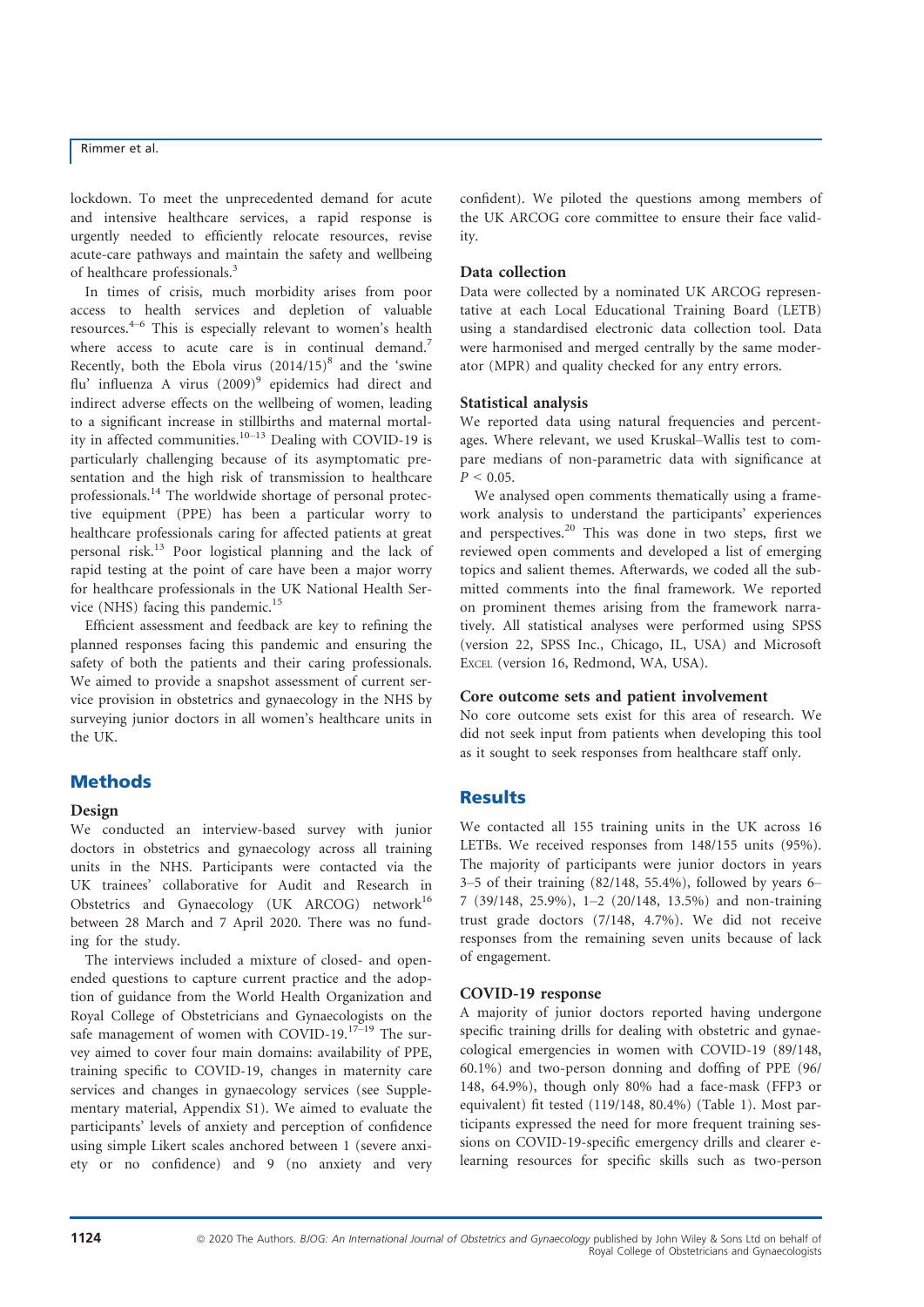#### Obstetrics and gynaecology services during the COVID-19 pandemic

Table 1. Summary of junior doctors' responses on the provision of obstetrics and gynaecology services in the NHS response during the acute phase of the COVID-19 pandemic

| Question                                                                                                                        | Yes<br>$n$ (%)      | <b>No</b><br>$n$ (%) | <b>Unsure</b><br>$n$ (%) |
|---------------------------------------------------------------------------------------------------------------------------------|---------------------|----------------------|--------------------------|
| <b>Training and support</b>                                                                                                     |                     |                      |                          |
| Have you carried out any COVID-19 training drills for obstetric and gynaecological emergencies?                                 | 89 (60)             | 59 (40)              | 0(0)                     |
| Have you been face-fit tested for an FFP3 or equivalent mask?                                                                   | 119 (80.4)          | 29 (19.6)            | 0(0)                     |
| Have you received training in two-person donning and doffing of PPE?                                                            | 96 (64.9)           | 52(35.1)             | 0(0)                     |
| Have you received specific training on the care for a woman with COVID-19?                                                      | 68 (45.9)           | 78 (52.7)            | 2(1.4)                   |
| Labour ward                                                                                                                     |                     |                      |                          |
| Do you have a dedicated COVID-19 operating theatre for obstetric emergencies?                                                   | 105 (70.9)          | 42 (28.4)            | 1(0.7)                   |
| Do you have access to PPE on the labour ward?                                                                                   | 135 (91.2)          | 11(7.4)              | 2(1.4)                   |
| Has there been a clear protocol for management of suspected and confirmed COVID-19<br>patients on the labour ward in your unit? | 130 (87.8)          | 18(12.2)             | 0(0)                     |
| Have there been any planned changes in the number of inductions of labour and/or elective<br>caesarean sections?                | 62 (41.9)           | 83 (56.1)            | 3(2)                     |
| Antenatal and postnatal care                                                                                                    |                     |                      |                          |
| Did you start providing antenatal care service over the phone/ videoconferencing?                                               | 105 (70.9)          | 33(22.3)             | 10(6.8)                  |
| Has there been a planned reduction in attendance to antenatal care?                                                             | 117(79.1)           | 19 (12.8)            | 12(8.1)                  |
| Have there been any changes to antenatal screening pathways at your unit?                                                       | 66 (44.6)           | 59 (39.9)            | 23(15.5)                 |
| Has there been clear protocol to speed up inpatient discharge postnatally?                                                      | 59 (39.9)           | 75 (50.7)            | 14(9.5)                  |
| Are there dedicated bays or areas to care for women with suspected or confirmed COVID-19?                                       | 116 (78.4)          | 21(14.2)             | 11(7.4)                  |
| Benign gynaecology                                                                                                              |                     |                      |                          |
| Has the unit stopped all elective work including urogynaecology and fertility services?                                         | 131 (88.5)          | 12(8.1)              | 5(3.4)                   |
| Have there been protocols to avoid the use of emergency laparoscopy in women with<br>suspected or confirmed COVID-19?           | 65 (43.9)           | 73 (49.3)            | 10(6.8)                  |
| Has there been protocol to offer medical management of miscarriage as a first-line treatment?                                   | 87 (58.8)           | 51(34.5)             | 10(6.8)                  |
| Has there been protocol to offer medical management of confirmed ectopic pregnancy<br>as a first-line treatment?                | 42 (28.4)           | 89 (60.1)            | 17(11.5)                 |
| Oncology gynaecology                                                                                                            |                     |                      |                          |
| Have you changed your Two-Week Wait referral pathway and/or services?                                                           | 59 (39.9)           | 76 (51.4)            | 13(8.8)                  |
| Have you reduced your oncology theatre lists?                                                                                   | 82 (55.4)           | 53 (35.8)            | 13(8.8)                  |
| Have you moved gynae-oncology operating to a different site or trust?                                                           | 37(25)              | 102 (68.9)           | 9(6.1)                   |
| Have you changed the ward where gynae-oncology patients are cared for postoperatively?<br>General                               | 39 (26.4)           | 100 (67.6)           | 9(6.1)                   |
| As a junior doctor in obstetrics and gynaecology, do you feel well supported facing this                                        | 93 (62.8)           | 45 (30.4)            | 10(6.8)                  |
| pandemic?                                                                                                                       |                     |                      |                          |
|                                                                                                                                 | <b>Median score</b> | Range of scores      |                          |
| How do you rate your confidence in how your unit is managing this pandemic on a scale from<br>1 to 9?                           | 6                   | $1 - 9$              |                          |
| 1 being no confidence and 9 being very confident                                                                                |                     |                      |                          |
| How do you rate your anxiety at present on a scale from 1 to 9?<br>1 being severe anxiety and 9 being no anxiety                | 6                   | $1 - 9$              |                          |

donning and doffing of PPE (see Supplementary material, Table S1). Most participants felt confident about their unit's ability to deal with COVID-19 appropriately (median 6, range 1–9), which was not different across the included LETBS  $(P = 0.15)$  (Table 1). General anxiety was on the higher side among participants (median 6, range 1–9), largely due to uncertainty about the future of the health service and the ability of the NHS to cope; this also was not different across the included LETBS ( $P = 0.08$ ). In total, 62.8% of junior doctors felt that they were adequately supported by senior staff when dealing with this health crisis (Table 1). This was exemplified by increased presence of consultants on labour wards and regular communication from clinical managers (see Supplementary material, Table S1).

#### Changes to obstetrics and gynaecology services

Most included units had developed departmental protocols on the management of pregnant women with suspected or confirmed COVID-19 on the labour ward (130/148, 87.8%), though some participants reported that these protocols were changing rapidly, leading to confusion and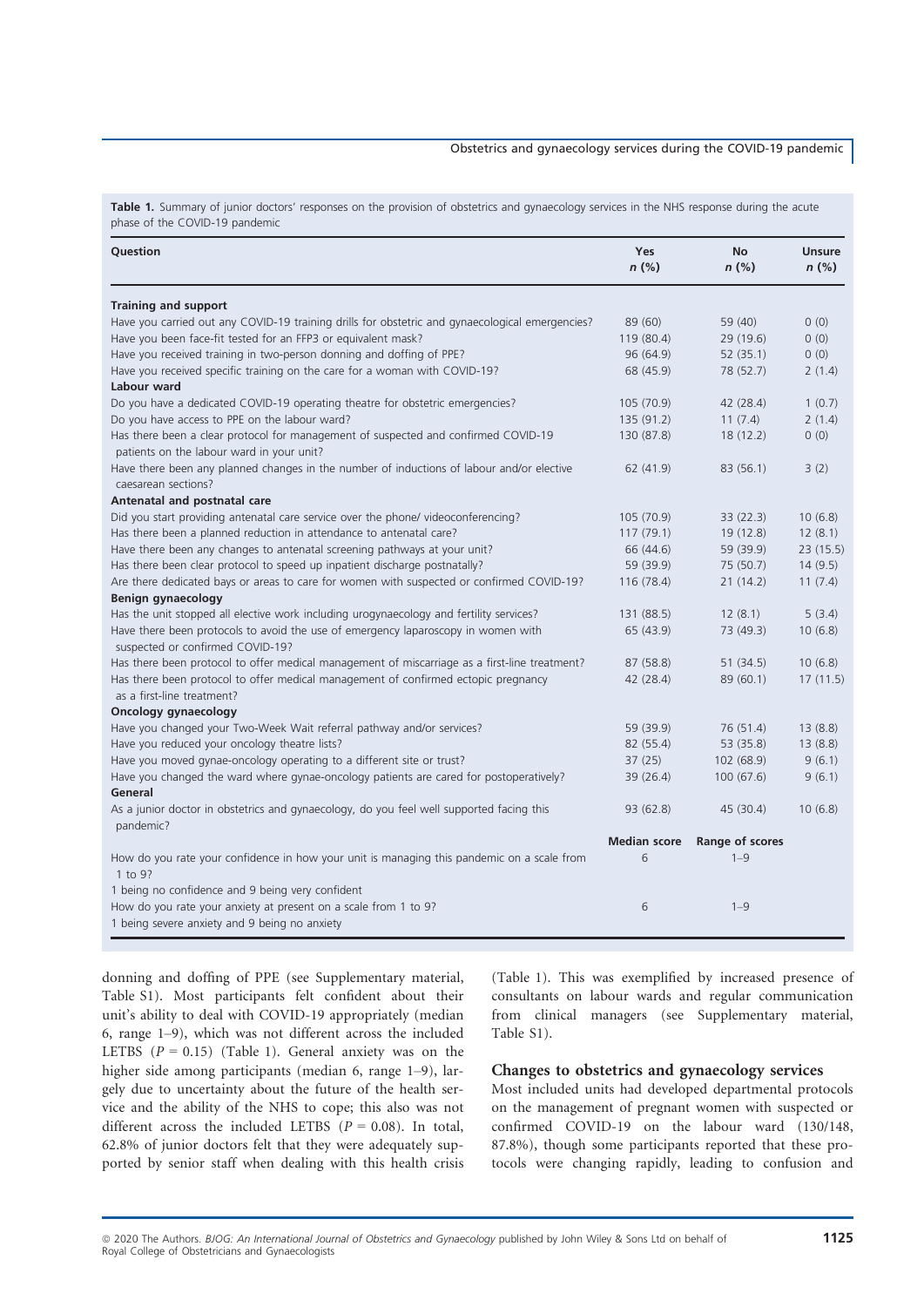## Rimmer et al.

unclear interpretation by staff members (see Supplementary material, Table S1). Most labour wards offered adequate access to PPE (135/148, 91.2%) and operated dedicated COVID-19 theatres for obstetric emergencies (105/148, 70.8%). There were some shortfalls in elective obstetric care planning (caesarean section and induction of labour) with just over one-third of units adapting their practice to the current crisis (62/148, 41.9%). Many participants commented that reasons for induction of labour were scrutinised by senior staff to reduce inpatient admissions as well as promoting outpatient induction of labour using intracervical catheters. Some comments alluded to the suspension of elective caesarean sections for maternal requests (see Supplementary material, Table S1). About one-third of units implemented protocols to reduce inpatient stay in the postpartum period (59/148, 39.9%).

Most units altered the provision of antenatal care by reducing face-to-face clinics (117/148, 79.1%), offering more telephone or virtual consultations (105/148, 70.9%) and identifying dedicated clinic areas for pregnant women with suspected or confirmed COVID-19 (116/148, 78.4%). More than one-third altered their screening pathways to reduce inhospital attendance (66/148, 44.6%) with some participants reporting the use of fasting blood sugar and HbA1c instead of oral glucose tolerance test to reduce in-hospital stay and reduction of the frequency of serial growth scans as common measures (see Supplementary material, Table S1).

At the time of this survey, the majority of units had suspended their elective gynaecology services including fertility and urogynaecology (131/148, 88.5%) with some units operating virtual clinics (see Supplementary material, Table S1). About two-thirds of surveyed units started offering medical management as the first line of treatment for miscarriage (87/ 148, 58.8%) and ectopic pregnancies (42/148, 28.4%) to reduce inpatient stays in acute gynaecology wards. Many participants expressed concerns for the lack of clarity on using laparoscopy in COVID-19 patients with only two-thirds of units adopting laparotomy as first-line surgical approach in such women (65/148, 44%).

Around half of the surveyed units did not change the timelines of the gynaecology oncology 2-week referral pathway (76/148, 51.4%), but half reported a planned reduction in oncology operating lists (82/148, 55.4%). Only a minority moved oncology surgery to a COVID-19-free site such as the premises of non-NHS private hospitals (37/148, 25%) as well as postoperative wards (39/148, 26.4%).

# **Discussion**

## Main findings

Our findings offer a rapid comprehensive overview of the provision of obstetrics and gynaecology services in the NHS in response to the COVID-19 pandemic.

Overall, the majority of units seem to be following national guidance during the acute phase of the crisis but variation in practice and misinterpretation of guidance were expressed by our participants, especially where limited evidence is available to inform practice such as the emergency gynaecology care.<sup>17,21</sup> Most surveyed units were offering adequate PPE and revising care pathways to safely manage women with COVID-19 with an apparent reliance on e-learning to promote training and education on the safe use of  $\text{PPE.}^{13,22}$  We acknowledge that little time has elapsed to allow adequate synthesis and implementation of evidence-based guidelines, but measures to protect healthcare workers are crucial to sustain the workforce, respond to the rising demand for acute care and avoid the collapse of the healthcare system.<sup>23,24</sup> Although there was an overall sense of anxiety among junior doctors, the majority felt well supported by senior colleagues when caring for women with COVID-19. Many trainees expressed the need for more practical training and the desire to be more involved in the planning of future service provision.

#### Strengths and limitations of findings

Our findings are limited by the scope of the interview questions and the limited representation of each unit (one participant per unit). A detailed analysis is likely to yield more information on the current practice and to identify areas for improvements in women's healthcare provision. This is especially relevant for topics such as the availability of PPE, which could change daily across the surveyed units. Still, our findings are comprehensive and contemporary to evaluate the COVID-19 response across all women's healthcare units.

#### Interpretation and implications for practice

The COVID-19 crisis is likely to have both short-term and long-term impacts on women's healthcare services worldwide. Our findings suggest an overall good initial response in the NHS during the acute phase of this pandemic in line with current evidence-based health policies and clinical guidelines. Still, some alarming features emerged, such as the suspension of elective gynaecology, the deferring of antenatal screening tests and the reduction of oncology operating capacity. Prolonged suspension of these essential services is likely to increase morbidity in the long term.

Strategic planning is, therefore, required to mitigate the risk of the adverse outcomes to women's health seen during similar crises. $4,7$  As we flatten the infection curve awaiting an effective vaccine, regular evaluation of care provision is essential to optimise our response and ensure women can safely access the care they need. $25$  This is especially relevant to essential, though non-acute, services such as contraception, termination of pregnancy and cancer treatment.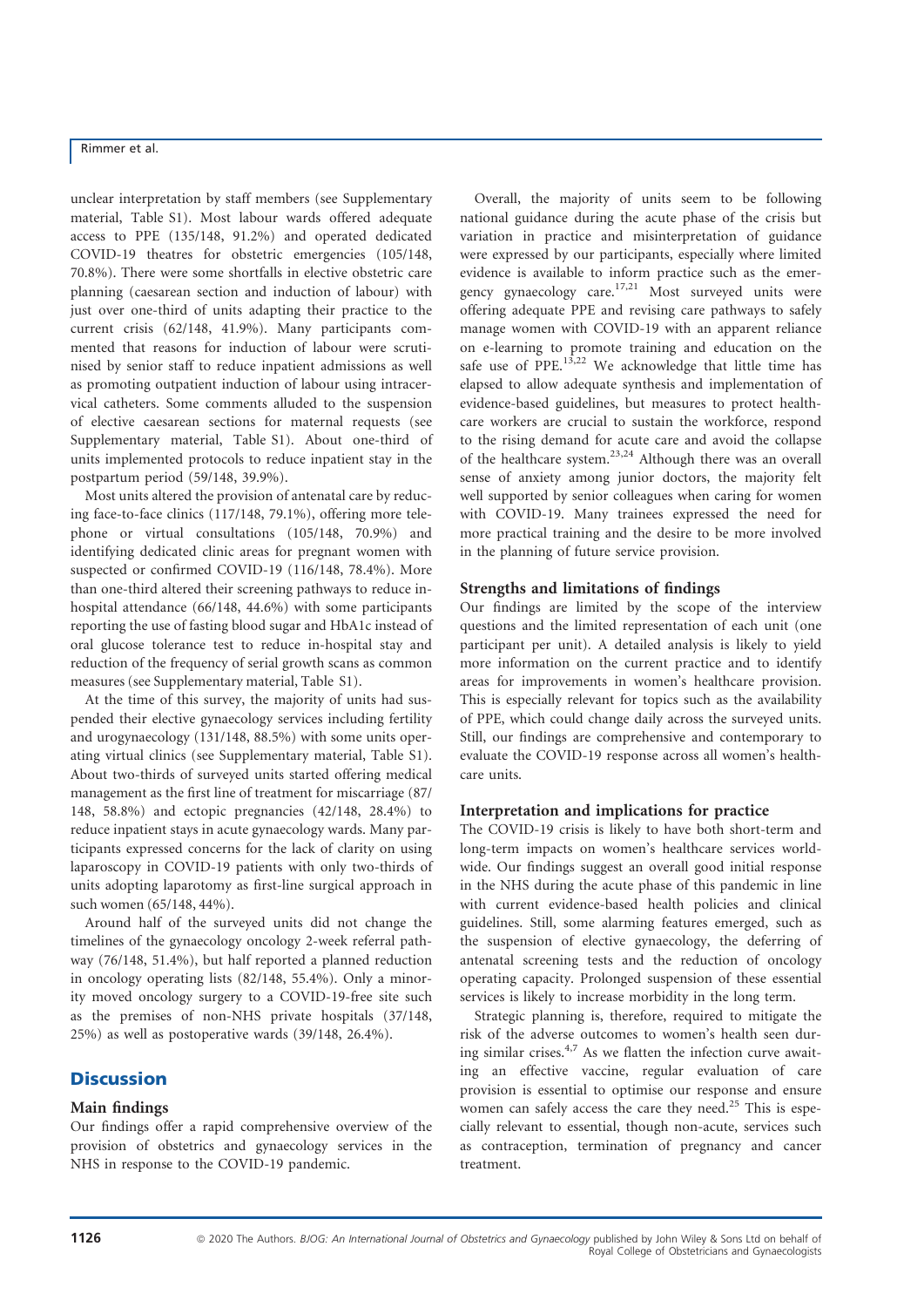Obstetrics and gynaecology services during the COVID-19 pandemic

Rapid testing and triaging systems for COVID-19 patients are urgently needed, especially beyond the acute phase, to minimise the risk of exposure of unaffected women and their healthcare professionals. This is likely to become a daily practice as we transform to the 'new normal' over the next 18 months until reliable treatments and vaccines are developed.

Using innovative interventions to reduce inpatient stay in hospital has been pivotal in managing this crisis powered by the rapid uptake of telemedicine technology.<sup>26</sup> Such interventions are likely to gain momentum worldwide giving rise to a new healthcare system where women can undergo diagnostic testing and be followed up by their caring clinicians at distance.  $26,27$  It is important, however, to rationalise their use because not all aspects of antenatal and postnatal care can be delivered using telemedicine. Reducing face-to-face antenatal appointments could increase pregnancy complications in high-risk groups such as victims of domestic violence, deprived populations with limited access to advanced technology and those with mental health issues.<sup>28,29</sup>

As with every new endeavour, efficient data collection and analysis are essential elements to advise our response to this global pandemic. Our findings shed some light on the impact of COVID-19 on obstetrics and gynaecology healthcare services in the UK, but more stringent long-term data collection and sharing are needed to fully evaluate the impact of this pandemic on women's health outcomes and to coordinate a global response to eliminate it.

# Conclusion

The provision of obstetrics and gynaecology services in the UK during the acute phase of the COVID-19 pandemic seems to be in line with current guidelines, but strategic planning is needed to restore routine gynaecology services and ensure safe access to maternity care in the long term.

#### Disclosure of interests

None declared. Completed disclosure of interests forms are available to view online as supporting information.

#### Contribution to authorship

BHAW and MPR conceived the idea, wrote the protocol, analysed data and wrote the final manuscript. All other coauthors actively helped in data collection and drafting of the final manuscript.

## Details of ethics approval

Not required.

# Funding

None.

# Supporting Information

Additional supporting information may be found online in the Supporting Information section at the end of the article.

Table S1. Thematic analysis of participants' open comments on the provision of obstetrics and gynaecology care in the NHS during the acute phase of the COVID-19 pandemic.

Appendix S1. Questionnaire on the provision of obstetrics and gynaecology services in the NHS response during the acute phase of the COVID-19 pandemic.

Video S1. Author Insights.

# **References**

- 1 Del Rio C, Malani PN. COVID-19 new insights on a rapidly changing epidemic. JAMA 2020;323:1339.
- 2 WHO. Coronavirus (COVID-19). 2020 [[https://covid19.who.int/\]](https://covid19.who.int/). Accessed 1 May 2020.
- 3 Wang CJ, Ng CY, Brook RH. Response to COVID-19 in Taiwan: big data analytics, new technology, and proactive testing. JAMA 2020;32(14):1341–2.
- 4 Almond D, Mazumder B. The 1918 influenza pandemic and subsequent health outcomes: an analysis of SIPP data. Am Econ Rev 2005;95:258–62.
- 5 Filippidis FT, Gerovasili V, Millett C, Tountas Y. Medium-term impact of the economic crisis on mortality, health-related behaviours and access to healthcare in Greece. Sci Rep 2017;7:46423.
- 6 Herp MV, Parqué V, Rackley E, Ford N. Mortality, violence and lack of access to healthcare in the Democratic Republic of Congo. Disasters 2003;27:141–53.
- 7 Kanem N. Women, Girls, Health Workers Must Not Be Overlooked in Global COVID-19 Response. United Nations Population Fund; 2020. [https://www.unfpa.org/press/women-girls-health-workers](https://www.unfpa.org/press/women-girls-health-workers-must-not-be-overlooked-global-covid-19-response)[must-not-be-overlooked-global-covid-19-response](https://www.unfpa.org/press/women-girls-health-workers-must-not-be-overlooked-global-covid-19-response) Accessed 26 March 2020.
- 8 Brolin Ribacke KJ, van Duinen AJ, Nordenstedt H, Höijer J, Molnes R, Froseth TW, et al. The impact of the West Africa Ebola outbreak on obstetric health care in Sierra Leone. PLoS ONE 2016;11:e0150080.
- 9 Yates L, Pierce M, Stephens S, Mill AC, Spark P, Kurinczuk JJ, et al. Influenza A/H1N1v in pregnancy: an investigation of the characteristics and management of affected women and the relationship to pregnancy outcomes for mother and infant. Health Technol Assess 2010;14:109–82.
- 10 Snoubar Y, Duman N. Impact of wars and conflicts on women and children in Middle East: health, psychological, educational and social crisis. Eur J Soc Sci Educ Res 2016;3:211–5.
- 11 Rojas-Suarez J, Paternina-Caicedo A, Cuevas L, Angulo S, Cifuentes R, Parra E, et al. Maternal mortality due to pandemic influenza A H1N1 2009 virus in Colombia. J Perinat Med 2014;42:19–26.
- 12 Jones SA, Gopalakrishnan S, Ameh CA, White S, van den Broek NR. 'Women and babies are dying but not of Ebola': the effect of the Ebola virus epidemic on the availability, uptake and outcomes of maternal and newborn health services in Sierra Leone. BMJ Glob Health 2016;1:e000065.
- 13 Jones S, Sam B, Bull F, Pieh SB, Lambert J, Mgawadere F, et al. 'Even when you are afraid, you stay': provision of maternity care during the Ebola virus epidemic: a qualitative study. Midwifery 2017;52:19–26.